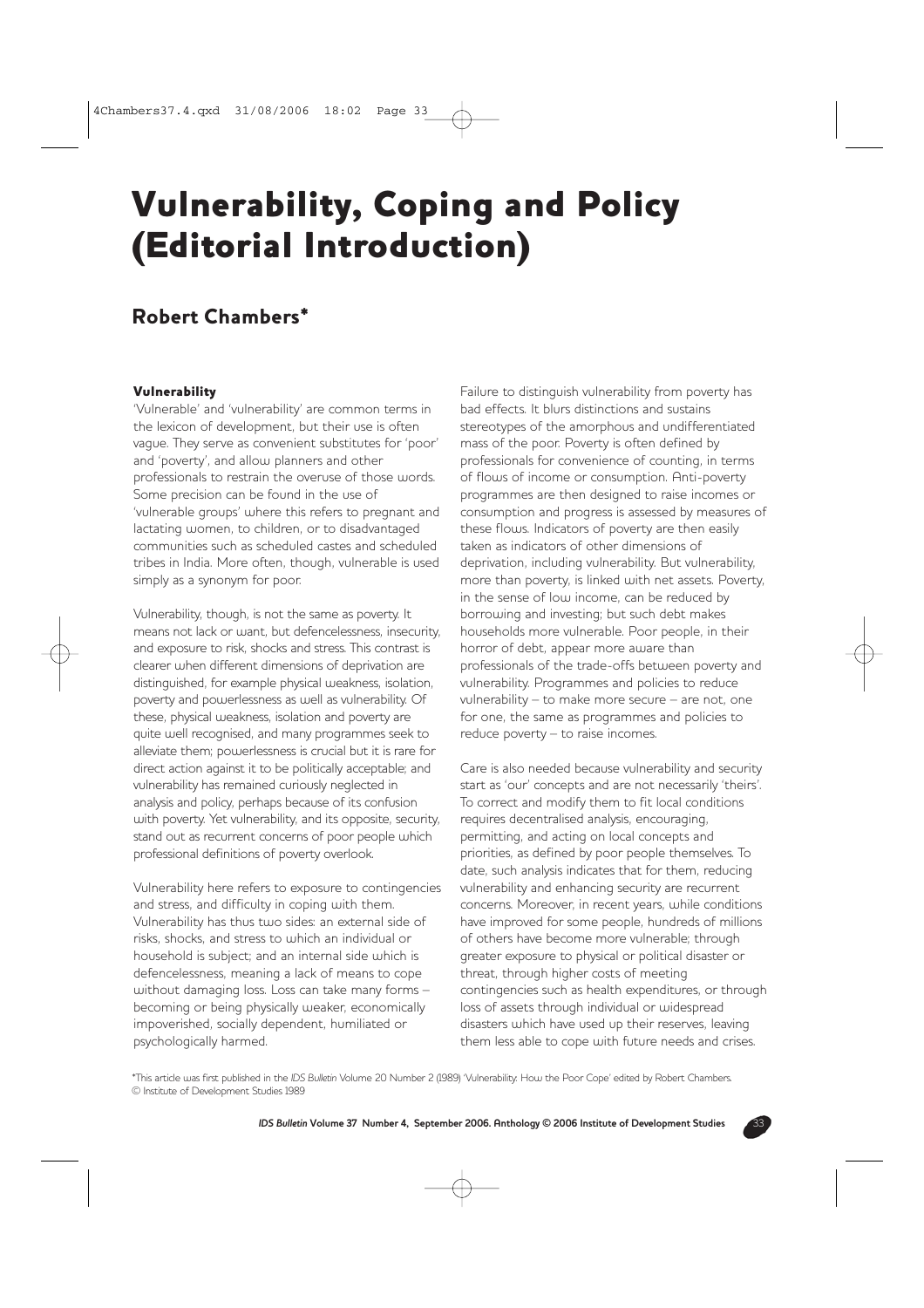With concerns like these a workshop on vulnerability and coping was held at the Institute of Development Studies (IDS) in September 1988, leading to this *IDS Bulletin*. Some 20 people took part, about half of them reporting on recent fieldwork. The focus was at the household level, and the aims were to try to understand better the nature of vulnerability, how poor people cope with risks, shocks and stress, and what should be priorities for policy and research.

Unlike poverty, vulnerability lacks a developed theory and accepted indicators and methods of measurement. The articles in this *IDS Bulletin* provide ideas and material which should contribute towards developing these. Most directly, the first article, by Jeremy Swift (page 41), presents a critique of parts of Amartya Sen's entitlement theory, and then outlines a new analysis of vulnerability and security based on a classification of assets into investments, stores and claims. Investments can be personal – in education, training and capabilities, or physical – in things, such as housing, land shaping and the like; stores can be of food, or real value, or of cash savings; and claims can be on other individuals or on households, patrons, the government, or the international community. In this perspective, households have portfolios of investments, stores and claims which change over seasons and longer periods, and have strategies for using them to deal with different stresses, shocks and demands.

The next three articles, by Housainou Taal, Tony Beck and Judith Heyer, illustrate the diversity of actions and strategies of those who are vulnerable and poor. Taal, reporting on two villages in the Gambia, shows how the compounded risks and stress of low and uncertain rainfall, price fluctuations, variable access to markets, and adverse seasonal conditions, are met by a repertoire of cropping patterns, crop storage, reduced consumption, off-farm work, asset disposal and exploiting community and kinship ties. Beck, presenting findings from fieldwork in rural West Bengal, highlights four types of activity which are important for the poorest, but little studied and often overlooked. These are the use of common property resources, which includes gleaning, collection of fuel, and gathering wild foods; changing the patterns of eating and food preparation; sharerearing of livestock; and mutual support networks. Heyer describes the behaviours of landless labourers in a village in a South Indian district, finding that although all were constrained in their options for

investment, and none bought land, the asset strategies of two social groups of the landless were strikingly different.

The following three articles are concerned with how vulnerability is linked with deprivation, ill-health, and malnutrition. These are examined at the household level and also within the household. From his fieldwork on river blindness in Guinea (Conakry), Tim Evans describes the effects on households over time of the onset of adult disability through progressive loss of sight, leading to extreme stress and privation and to death and dispersal of other household members. From her study of very poor households in an urban slum in Bangladesh, Jane Pryer finds a strong association of severe child malnutrition with the ill-health and inability to work of breadwinning adults. Jane Corbett then examines vulnerability to sickness, and the high economic costs to households of ill-health, including how sickness make poor people poorer through delayed treatment, the costs of treatment, and loss of earnings.

The last two articles assess programmes of intervention. Alex de Waal bases a critique of famine food relief on his 18 months of fieldwork in Darfur, Sudan (1985–7), concluding that in that context food relief did limit impoverishment, but that it was not significant in directly saving lives – the immediate cause of excess mortality being sickness. Finally, David Nabarro, Claudia Cassels and Mahesh Pant describe the impact on households of an integrated rural development project in Nepal implemented over a five-year period, and argue for support to the complex and well-developed strategies of the poorest in coping with crises and with the annual food gap, stressing access to health, veterinary and credit services, and to off-farm work and markets.

## Perspectives

These articles are distinguished from much writing on deprivation by being based on direct, personal field research, and the insights derived from patient and sensitive learning from those who are vulnerable and poor. The findings often do not fit normal preconceptions. They qualify and complicate our view of vulnerability and coping. They challenge stereotypes of the poor and of programmes to help them. Readers will identify their own perspectives among those presented. I shall pick out five which strike me as important, and which have implications for policy and research.

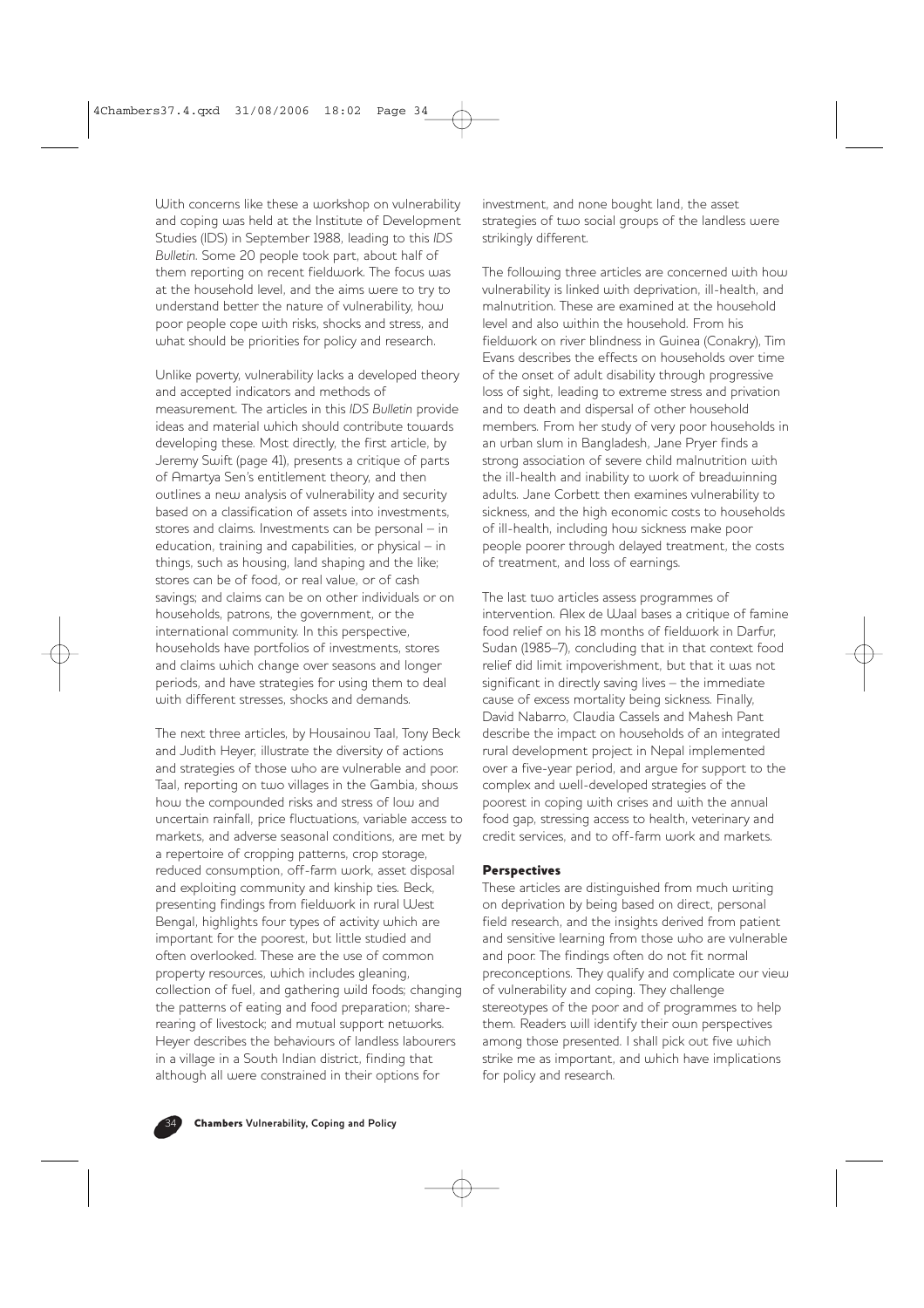#### **Poor people's priorities**

The concepts of poverty which most influence policy are those of the rich, who assume that they know what poor people want and need. By emphasising income and consumption, they neglect other aspects. Nor should vulnerability and security be given more attention than they deserve, case by case. Poor people have many criteria of well-being and deprivation. It is the outsiders who simplify them down to one or two, or a few. In his re-survey after 20 years of two villages in Gujarat, N.S. Jodha (forthcoming) found that the households whose real per caput incomes had declined by more than 5 per cent were, on average, better off on 37 of their own 38 criteria of well-being. Besides income and consumption, they were concerned with independence, mobility, security and self-respect.

The view is common that the poorest 'live hand-tomouth'. This simplifies and distorts. Besides food they have other priorities. Although their wants and needs are usually complex, some of what they express as priorities can be captured by the three words survival, security and self-respect. Significantly, Beck found, as did Jodha earlier, how much self-respect can matter to the poorest. Most of Beck's respondents said that loss of respect was worse than hunger.

Similarly, very poor people can show extreme tenacity in taking a long view and struggling through sacrifice to maintain the basis of their livelihood. De Waal found a woman in Darfur, on leaving her village in the famine, preserving millet seed for planting by mixing it with sand to prevent her hungry children eating it. The primary aim of famine victims in Darfur was to preserve the basis of their future livelihood. Their strategies, as de Waal points out, were 'antidestitution' rather than 'survival'.

## **Strategies: complex and diverse**

In the common stereotype, the lives of poor people are simple and uniform. The reality is often the opposite. The coping strategies of those who are poor and deprived vary by region, community, social group, household, gender, age, season and time in history. As the case studies illustrate, most poor people have strategies which are complex and diverse. There are some who seek a single source of support, like the *chakkiliyans* described by Heyer who for a time accept being at the beck and call of one master. But most poor people do not choose to put all their eggs in one basket. Rather they reduce risk,

increase adaptability, and seek a degree of autonomy, by developing and maintaining wider options, through the ability and willingness of different household members to do different things in different places at different times.

The range of means which poor rural people use for subsistence, to maintain their livelihoods, and to cope with contingencies, is impressive. Some are obvious and well known: cultivation, herding large and small stock, labouring in agriculture, off-farm economic activities, mortgaging and selling assets including future labour, begging, theft, and the splitting, dispersal and migration of families. Others which are less visible, less well recognised and less studied, are mentioned in this *IDS Bulletin*. They include eating less and worse, deferring medical treatment and expenditure, exploiting common property resources (such as the wild foods of West Bengal and Darfur), and share-rearing. In addition, Taal, Beck, Evans and Pryer all mention mutual support. In the Bangladesh slum described by Pryer, some workers had a selfhelp sickness insurance, and mutual help was common among poor slum women but little talked about. Most of these activities are hard for outsiders to see, and easy to harm by policy interventions which are blind to them.

The investment strategies of the poor also vary. As Heyer found, education can be an unproductive investment for some, with high opportunity costs from children's earnings foregone. Nor did the poorest in her village buy land, partly because it would entail loss of mobility. Although their economic status was similar, the *chakkiliyans* and the *panadis* showed very different social and economic behaviour. More generally, poor people try to diversify their portfolio of assets, defined in Swift's inclusive sense to include investments, stores and claims, so that they can handle contingencies and bad times better and minimise irreversible loss.

De Waal's Darfur study also illustrates local diversity. The behaviour of rural people in Darfur during the 1984–5 famine does not correspond with normal outsiders' expectations. They returned to their villages in order to cultivate, walking away from relief food to re-establish the basis of their livelihoods. This can be interpreted partly in terms of two local conditions: a relative abundance of wild foods; and a low level of past contact with government, including no previous experience with relief food supplies.

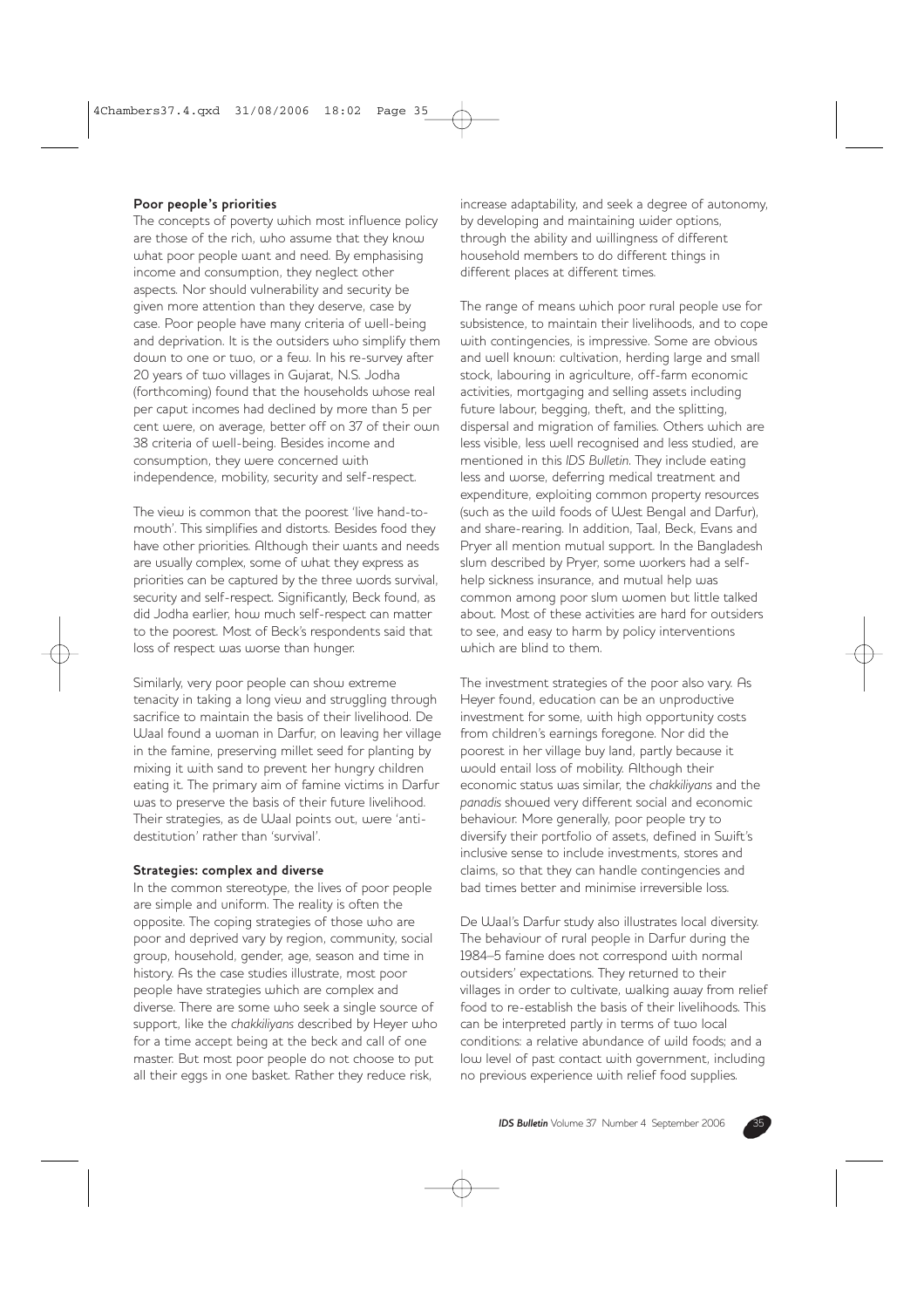Famine behaviour in Northern Ethiopia is different: there, people are more inclined to move to roads in distress, having in the past been supported by government in crises. Part of the diversity of strategies derives thus from people's past experience, and in turn affects how best to intervene.

# **Changing degrees of vulnerability**

In parts of the rural South, trends can be discerned which make poor people more vulnerable. To be sure, where their incomes rise, they have the means to make investments, to build up stores, and to establish claims which make them less insecure. Where services improve, isolation and vulnerability diminish. Where tenure of land, water and trees is clearly vested in the poorer, they become more secure. But in some countries and regions, especially in sub-Saharan Africa, declining real incomes imply increasing vulnerability, and in addition, there and elsewhere, four trends with negative effects can be found.

The first is a decline in patron–client obligations. These are disliked more and more by clients who find them demeaning, and sought less and less by patrons, who prefer a cut-and-dried casual wage relationship to more open-ended responsibilities to dependent clients. Patterns here are not uniform; the South India case presented by Heyer is a partial exception where patrons paid relatively high wages to those who accepted labour attachments.

The second trend is declining support from the extended family. Not just in urban areas, the tendency is towards smaller consumption units, as noted by Taal in the Gambia, and towards the nuclear household. The weakening of wider family obligations then leaves households more exposed.

The third trend is rising costs of contingencies. Weddings, brideprice and dowry have tended to rise, except for the very poor and destitute who simply cannot afford them. Perhaps more seriously, medical expenses have risen. Whereas in the past, only relatively inexpensive indigenous medicine was available, many poor people now have access to more expensive allopathic treatment. A new form of impoverishing vulnerability is costly treatment for sickness which is not cured, as illustrated by the case history of Abdullah's family described by Pryer.

The fourth trend is localised, but severe in areas of recurrent famine such as the Sahel, where

interventions to provide support for the vulnerable tend to come late. This is mortgage, sale or loss of tangible assets in order to obtain food, culminating in loss of means of livelihood and destitution. Many millions in sub-Saharan Africa, after the crisis of 1984–5 are more vulnerable than before, because they have used up or lost most or all of their tangible assets, and have so little opportunity to build them up again. In consequence, it now requires a less severe crisis to bring them to dependence on outside support.

These trends to greater vulnerability are not universal. But where they occur, they pose problems for policy. The question is whether and how the state and the international community should and can be open to claims which were formerly met by patrons, kin and the disposal of tangible assets.

# **Assets, contingencies and livelihoods**

Contingencies impoverish in different ways. Households have different strategies and exploit or cash their assets in different combinations and sequences.

Following Swift's separation of tangible and intangible assets into investments, stores and claims, the strategies of poor people can be seen as the management of a complex portfolio of assets, each with a different profile. The criteria of poor people themselves deserve empirical investigation, but some characteristics of tangible assets that appear important can be noted: on the positive side, divisibility, ease of sale or mortgage, and good price including avoiding a distress sale and maintaining value in bad times; and on the negative side, bad effects of disposal of assets can include loss of production, diminished value of labour power, and loss of self-respect. The strategies and sequences of coping with crises vary by household and by local conditions, but Corbett's (1988) comparative analysis of studies of four famines found that an early step taken by poor households when they see bad times coming is to change their diet and eat less, reflecting in part the priority they give to preserving those assets which provide their means of livelihood.

One view has been that while poor people have assets such as livestock, they should not receive support since they can sell them and so remain independent. In contrast, it can be argued that past crisis interventions have often come too late, after

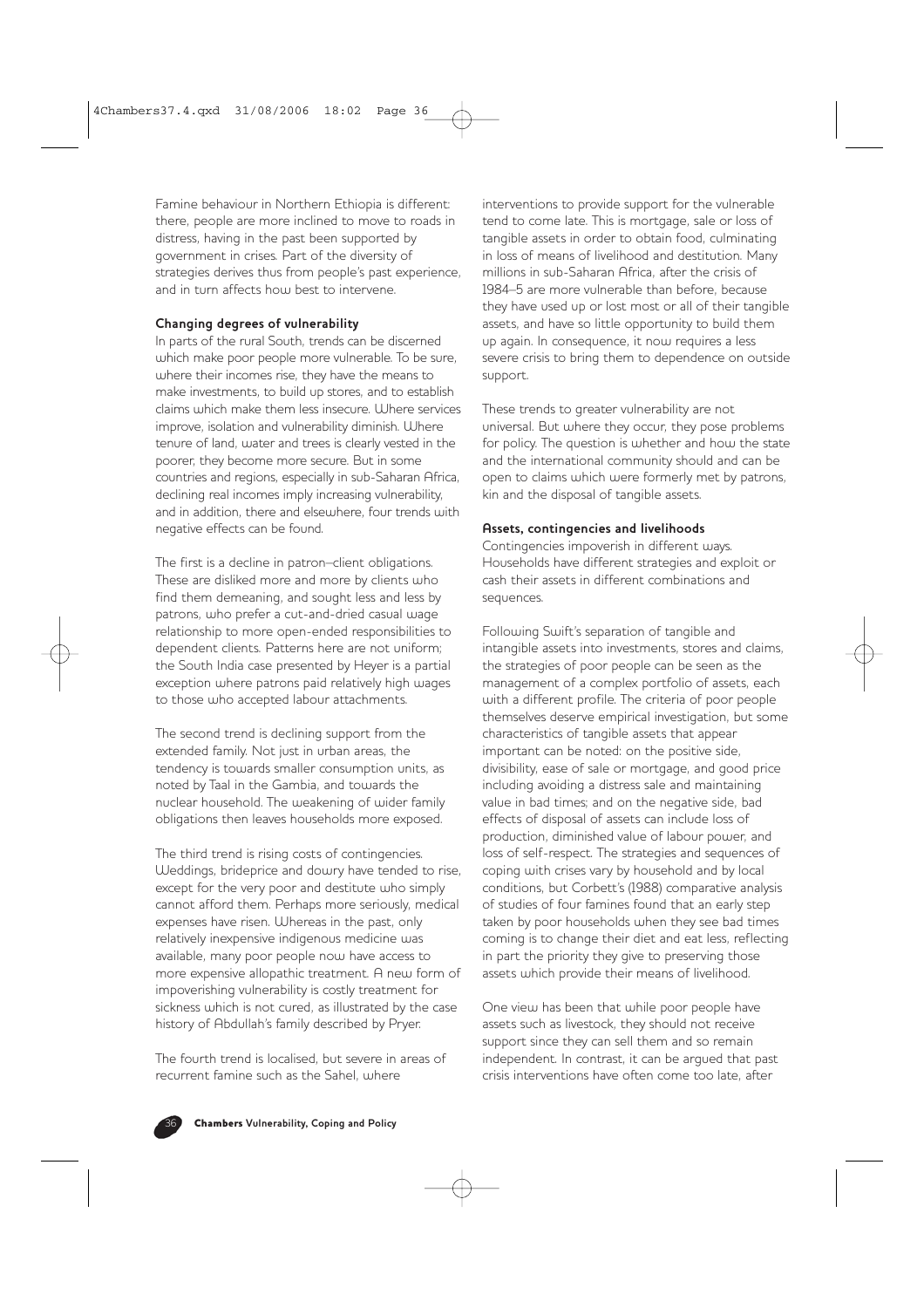poor people have become poorer by disposing of productive assets, or after they have taken debts or obligations which prejudice their livelihoods, and that future interventions should come earlier.

# **The care of adult bodies**

The main asset of most poor people is their bodies. General and measurable concepts like 'labour power', 'labour availability' and 'dependency ratio' blunt this sharp point, and miss the stark personal reality. The good ethical and humanitarian reasons for providing health services and reducing suffering from sickness sometimes serve to divert attention from the economic aspects of ill-health, analysed by Corbett. These include the plain facts that the poorer people are, the more it matters to be able to work and earn, the more they depend on physical work, and the higher are the personal costs of physical disability.

At the same time, the bodies of the poorer are more vulnerable than those of the less poor: they are more exposed to sickness from insanitary, polluted and disease-ridden environments both at work and at home, and to accidents in their work; they are weaker, with malnourishment and previous sickness tending to reduce resistance to disease and to slow recovery; and the poorer have less access to prophylaxis or to timely and effective treatment. Worse, in rural tropical conditions, these and other adverse factors usually combine in a seasonal syndrome during the rains when high exposure to infection, hard work in cultivation, food shortages, isolation, indebtedness and low access to health facilities, occur together and interact. The time when it most matters to be able to work is then also for many the time when they are physically weakest and most at risk.

Among the physical factors which impoverish, accidents have been neglected, yet many of the poor are exposed to disabling accidents. Rural activities such as quarrying, mining, fishing, hunting, building, brickmaking, ploughing, and herding, and urban activities – in factories, transport and construction – are often physically hazardous. The resulting accidents are rarely counted and little considered in the literature, yet again and again, individual case studies of destitute households reveal an accident as the event which impoverished – disabling an adult, especially a breadwinner. At a sudden blow, the body, the poor person's greatest and uninsured asset, is devalued or

ruined. From being an asset, at one stroke it becomes a liability that has to be fed, clothed, housed, and treated. A livelihood is destroyed, and a household made permanently poorer.

Medical costs, too, can impoverish. Where treatment is sought, as Corbett and Pryer show, it often entails heavy expenditure until the household exhausts the tangible assets it can sell or mortgage. Where the treatment fails but the sick person survives, this leaves the household destitute and with a dependent adult to support. Once the household is assetless and chronically poor, the costs of any further treatment may be spread in only small amounts, which are then, as Pryer found, greatly exceeded by the earnings foregone from work lost through disability.

The importance to the whole household of the physical capacity of adults is highlighted by the studies of both Evans from Guinea, and Pryer from Bangladesh. Evans' model of the progression of river blindness in a husband shows appalling pressure placed upon other members of the household, leading to malnourished children and the early death of his wife. Pryer's finding – that households where an adult earner had been sick during the previous month were two and a half times more likely than others to have a severely malnourished child – carries the same implication. Much attention has been focused, correctly, on the health and well-being of women and children, and nothing should detract from that. But what we now see is that among the very poor the health of a breadwinner, whether male or female, is critical for the well-being of the rest of the household; and that preventing disability in breadwinners, or curing it, can also prevent malnutrition in children. Indeed, the cheapest way to prevent child malnutrition may often be to prevent adult sickness, and the most sustainable way to overcome the malnutrition of a child may often be to overcome the disability of an adult.

## Implications for policy

The most general policy implication of these perspectives is to question our assumptions. In Heyer's words, 'what seems obvious is often wrong'. The solution is again and again to enquire of the poor what they want and need, and to strive to understand their conditions and how they cope. The answers will point both to interventions which enable them to be better off in their own terms, and, often, to a change of priorities and programmes.

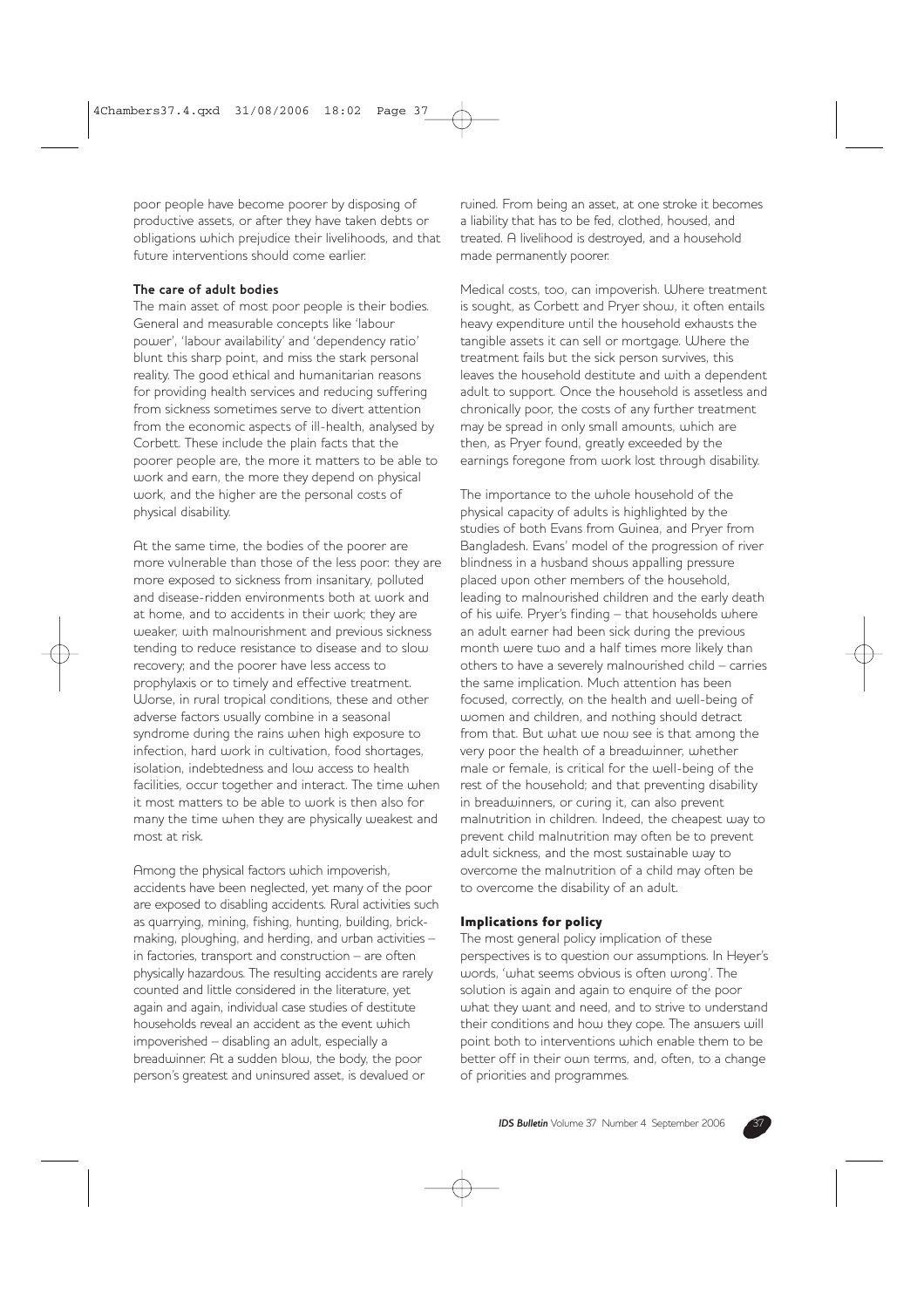For poor people, there are trade-offs between vulnerability and poverty or, to put it positively, between security and income. Some programmes, like the Integrated Rural Development Programme in India, seek to raise incomes but at the same time entail a loan and indebtedness. But poor people all over the world are reluctant to take debts which increase their vulnerability. One implication is, therefore, that government programmes which, whatever their benefits, make poor people indebted or in other ways more vulnerable, should be treated with caution. Such vulnerability can be reduced through group loans, and through insurance which covers the debt if the asset is lost. Reducing vulnerability can be as important an objective as reducing poverty.

More specific policy implications are presented in articles in this *IDS Bulletin*. Without summarising these, some which stand out are:

**To investigate and treat each group and situation in its own right.** This *IDS Bulletin* makes the point again and again that the conditions and strategies of poor and vulnerable people vary. There are practical limits to tailoring policy and action to individual persons, households or groups, and programmes targeted to the poorer are notorious for missing their targets and being captured by the less poor. Nevertheless, action can fit better when based on sensitive understanding of who are at risk, what they want and need, and how they cope.

**To support diversification, security and current coping strategies.** Labour shortages, sources of offfarm incomes, mobility, new economic niches opened up by economic growth, better marketing and prices for the produce of small farmers, access to services, cheap food, and a variety and abundance of common property resources, are all examples of conditions in which poor people stand to do better through diversification. Nabarro, Cassels and Pant stress the basic importance of economic growth, and of a range of inputs, services and welfare provision that can be used by households when they need them. Diversification of what is provided permits diversification of income sources and assets. Support for current coping strategies can take many forms. In detail, much depends on local conditions and needs. When poor people's priorities, strategies and conditions are the starting point, the conclusions may not be conventional. Two examples arising from

fieldwork in Mali are improving communications to areas where wild foods are abundant, and enabling poor people to buy food cheaper in bulk (pers. comm. Susanna Davies).

# **To monitor vulnerability and act on asset**

**indicators.** Early warning systems are now many. As Swift points out, low assets would be good indicators of vulnerability. The question is whether it is feasible to monitor the assets and exposure of vulnerable communities and groups so that action can be triggered early enough to prevent or minimise further impoverishment at times of stress.

# **To put floors under the vulnerable.** The

Maharashtra Employment Guarantee Scheme provides a model of how, given the administrative capability to respond, poor people can be empowered to demand and receive work and remuneration when they need it. Food-for-work schemes require less sustained administration, and can have the same effect – putting a floor under the poor to enable them to survive a bad time without having to become poorer. It seems more costeffective, besides more humane, to use such means to reduce vulnerability and prevent impoverishment than, once people are poorer or destitute, to try to enable them to recover.

Guaranteed markets at good prices for whatever poor people sell at bad times are another form of floor. The items sold vary locally, including livestock, poultry, firewood, charcoal and other tree products, and jewellery. Where people are going to sell these anyway, maintaining the prices they fetch can only help those who have to sell.

Cheap and accessible food is another form of floor. Whatever their defects, programmes such as Andhra Pradesh's cheap rice help the poorest, providing they have access to buying it. Assuring basic food at low prices is one of the safest ways of mitigating poverty and reducing vulnerability.

**To improve fallback food.** The neglect of famine crops and wild food in agricultural research promises scope for quick gains through the international transfer of germplasm, and for big gains from breeding. The need for a non-toxin variety of the fallback food *kassari dal* (*Lathyrus sativus*) is mentioned by Beck. In this case, a low toxin variety bred in Canada is being transferred to Ethiopia where other

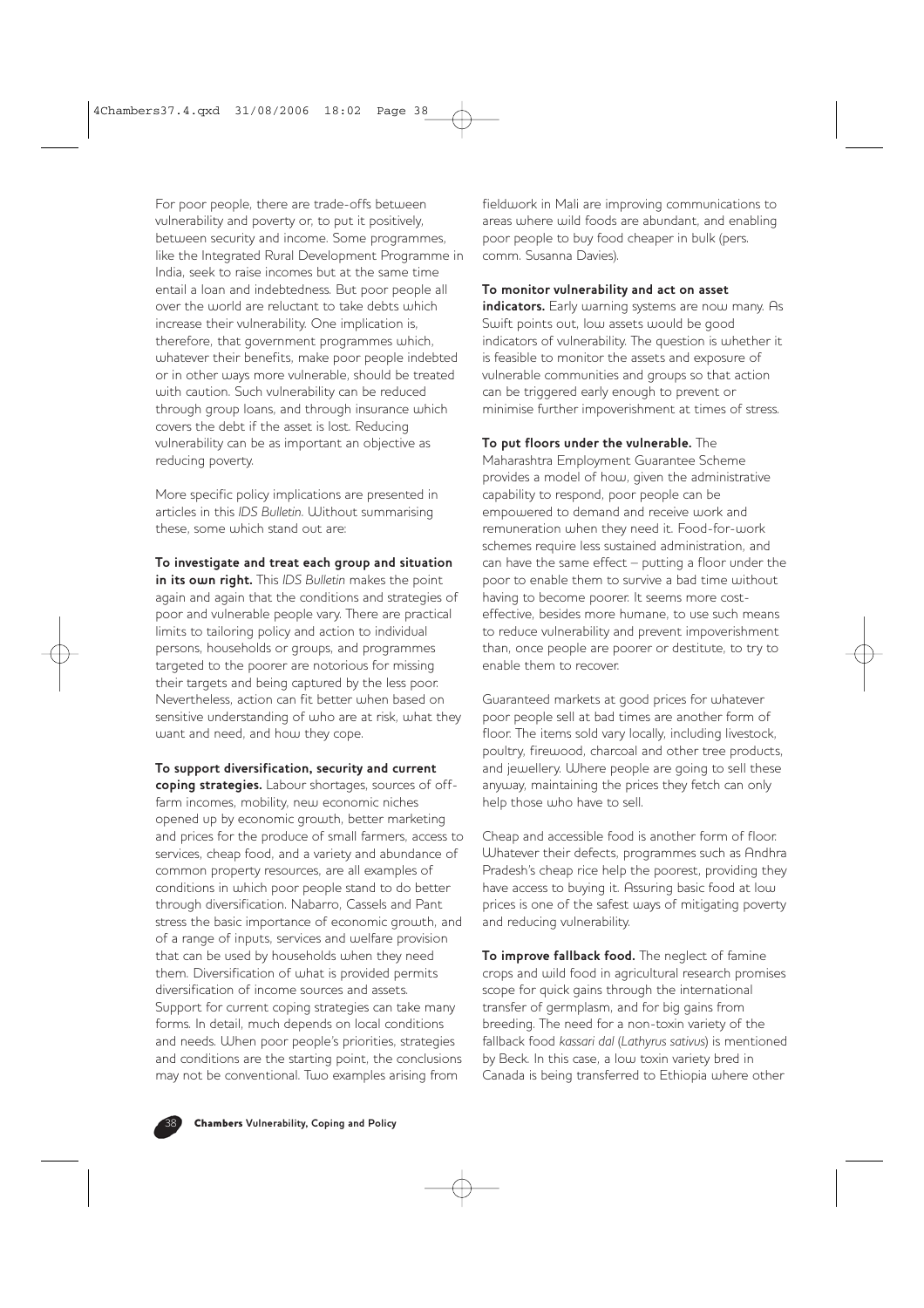research is also going on. There are probably many similar opportunities, unexploited because famine and fallback foods have not until recently been considered important or of professional interest.

**To stress even more the provision of effective health services free or at low cost.** Health services which are cheap or free, and accessible and effective, emerge from studies in this *IDS Bulletin* as more important than ever. They have a greater role in reducing vulnerability and limiting impoverishment than has been recognised. Adult health, especially the health of breadwinners, is more important than many have supposed for the nutrition and health of children. Many considerations bear on the new fashion for fees and cost recovery as part of structural adjustment. But one point to stress in the debate is that charges for health services threaten to delay or deny treatment precisely to those who most need it, and to deter, hurt and impoverish those who are most vulnerable.

De Waal's Darfur study draws attention to the importance of protecting the health, especially of children, in famines. Relief food can have a vital part to play in reducing suffering and in preventing impoverishment, depending on local conditions; but de Waal's conclusion that in the 1984–5 famine in Darfur, the cause of excess mortality was sickness, not lack of food, points to the importance of immunisation, of clean water, and of enabling people to stay where they are instead of migrating to disease-prone concentrations in camps around towns.

**In epidemics, to help not only sick adults, but also their dependants.** In microcosm, Evans' study of river blindness in Guinea gives hints and clues for scenarios for AIDS in rural areas, as its acute phase becomes prevalent. River blindness differs in that those afflicted become disabled and die more slowly than with AIDS, and so are dependent for longer, but there are also strong similarities. With concentrations of acute AIDS, the progression of decline described by Evans for a household would affect whole communities, with rising dependency ratios, increased child labour (and withdrawal from schools), decreasing areas under cultivation, greater vulnerability to other diseases, declining capacity for mutual support, and out-migration by older children. In such conditions, the priority will be not just to care for the sick but to sustain the survivors, who will include the very old and the very young.

# **Implications for research**

Policy for research is one key to better practice. Besides the articles which follow, recent empirical research (e.g. especially Rahmato 1987) has shed new light on vulnerability and coping. But much also remains to be known and understood. Some research priorities are indicated in contributions to this *IDS Bulletin*. Many more could be suggested. Among those that merit mention are:

- Developing simple and sure methods for enabling poor people to analyse their conditions and identify their priorities;
- **•** developing and testing indicators of vulnerability. These might include households' net assets, labour power, dependency ratios, access to food, and exposure to external stress and shocks;
- assessing the modes, costs and benefits of prevention rather than cure – of reducing vulnerability and preventing impoverishment compared with enabling recovery;
- assessing and comparing vulnerability and assets within households, between groups of people, and between regions and continents, and how these change over time, with special attention to (a) groups and areas where vulnerability increases, and (b) impoverishing costs of medical treatment; assessing and comparing coping strategies under stress, including sequences of response, thresholds between types of response, and the value and use of different sorts of assets;
- $\bullet$  the effects of civil disorder (war, raiding, refugees, thefts, etc.) on vulnerability and coping strategies. This is a gap in this *IDS Bulletin*, and would include effects on both (a) the economic environment, including local markets and the quantity, quality, and reliability of supply, and cost of food and other basic goods for purchase or barter, and (b) household strategies, including farming practices, food storage and intra household availability and division of labour;
- relief and development policy, and the fit and effects of alternative relief policies and practices in different conditions and on different groups. This includes the relative importance for survival, limiting suffering, and sustaining livelihoods, of food relief, cash relief, cheap food including bulk purchase, food-for-work, fodder relief for livestock, employment guarantee schemes, small loans, purchase of tangible assets poor people sell at times of stress, health and medical interventions, and ways of strengthening and supporting people's present strategies for coping.